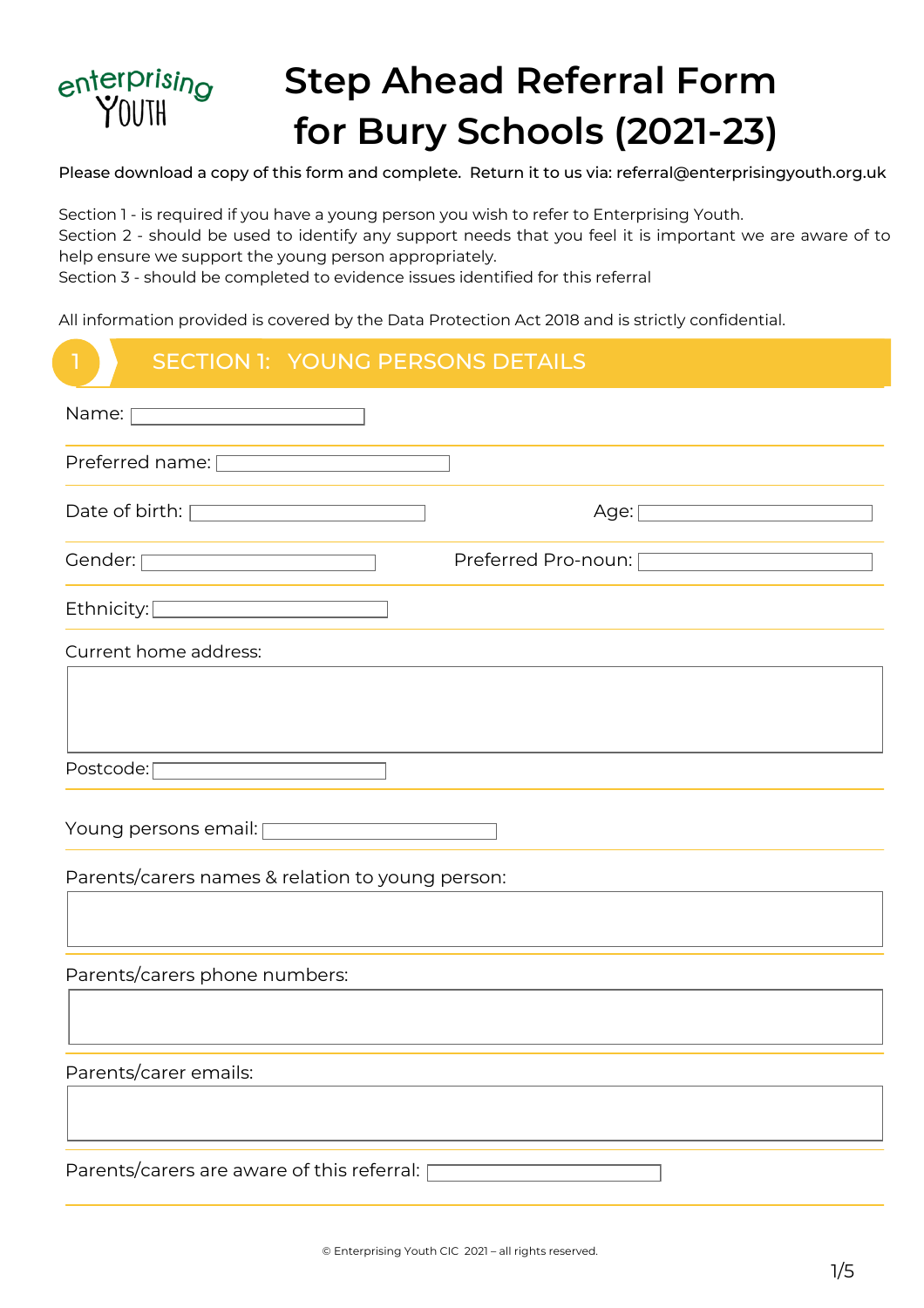#### EDUCATION

| Current school / college:    |                             | Academic Year:    |  |  |  |
|------------------------------|-----------------------------|-------------------|--|--|--|
| Any previous schools:        |                             |                   |  |  |  |
|                              | <b>Current Year to Date</b> | Previous Year     |  |  |  |
| Attendance                   |                             |                   |  |  |  |
| <b>Fixed Term Exclusions</b> | Occasions<br>DayS           | Occasions<br>Days |  |  |  |
| Unauthorised absence         |                             |                   |  |  |  |

## REFERRAL AGENCY DETAILS

Reason for referral:

| Referral agency:                                                                                                                                                                                               |  |  |  |
|----------------------------------------------------------------------------------------------------------------------------------------------------------------------------------------------------------------|--|--|--|
| Type of agency: $\sqrt{ }$                                                                                                                                                                                     |  |  |  |
| Name(s) of worker(s): [Change and the set of the set of the set of the set of the set of the set of the set of                                                                                                 |  |  |  |
| Role(s) of worker(s):                                                                                                                                                                                          |  |  |  |
| <u> 1989 - Johann Stein, marwolaethau a bhann an t-Amhain an t-Amhain an t-Amhain an t-Amhain an t-Amhain an t-A</u><br>Address:<br>the control of the control of the control of the control of the control of |  |  |  |
| Contact number: $\Box$                                                                                                                                                                                         |  |  |  |
| Email: $\lceil$                                                                                                                                                                                                |  |  |  |
| Referrer signature: $\Box$                                                                                                                                                                                     |  |  |  |
| Please sign or type your name here to confirm that you understand that the information that you are                                                                                                            |  |  |  |

Please sign or type your name here to confirm that you understand that the information that you are providing in this form is being collected under the Data Protection Act 1998. It will form part of the young person's file and if the young person requests to see information that Enterprising Youth holds on them, under the Data Protection Act 1998, we would release this information.

| Name: |  |
|-------|--|
| -     |  |
| Date: |  |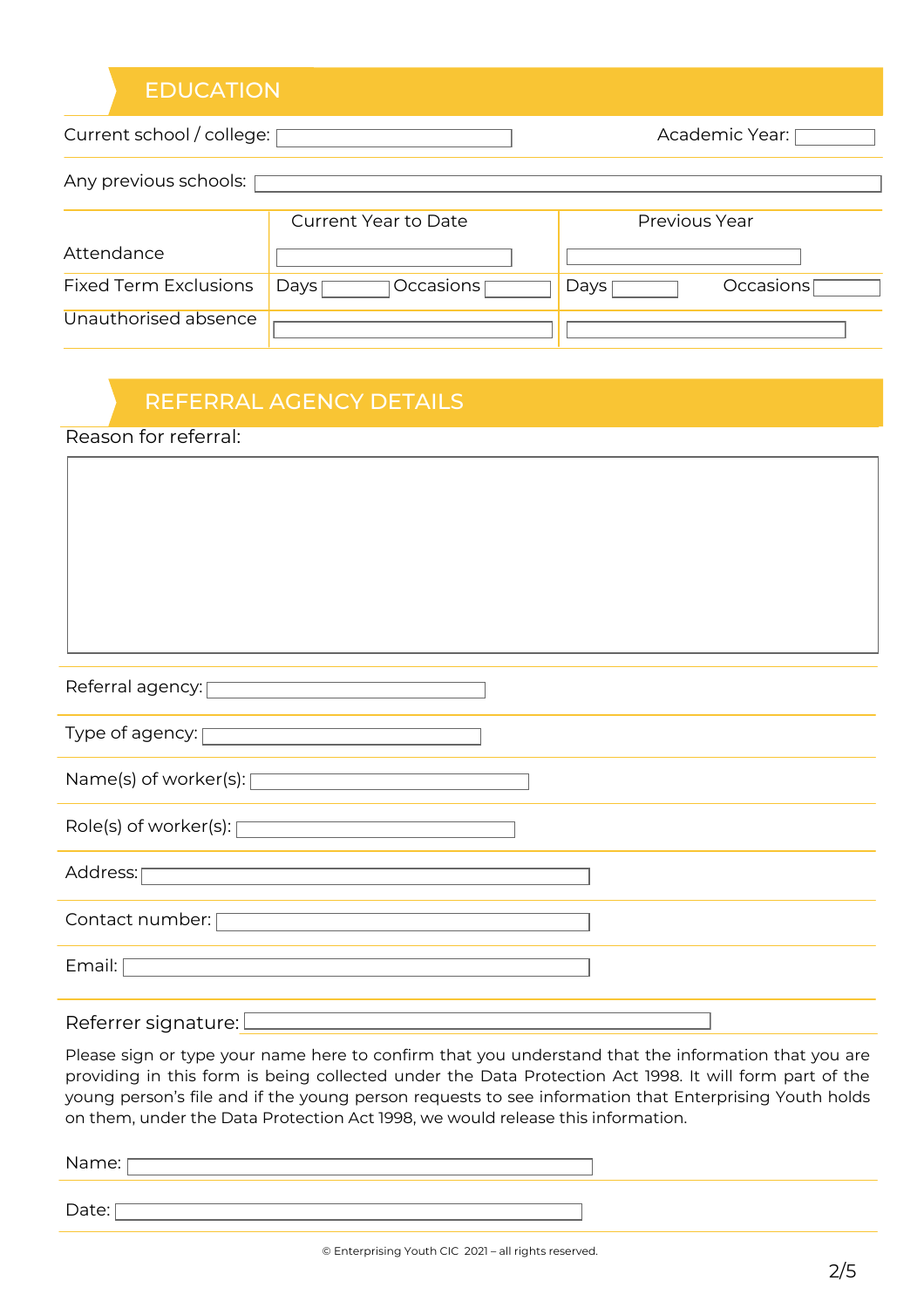#### SECTION 2: SUPPORT NEEDS

Please inform us of any support needs the young person has that we need to be aware of. This information helps us to adjust our support as relevant for each young person.

Does the young person have any support needs?  $Yes$   $\Box$  No $\Box$ 

Does the young person have any of the following support needs?:

| Childcare                                                 | Yes<br>$No \Box$                              |
|-----------------------------------------------------------|-----------------------------------------------|
| Caring responsibilities                                   | Yes  <br>$No \ \Box$                          |
| Social care involvement (CIN/CP)                          | Yes <br>No.                                   |
| ESOL support needs                                        | Yes $\Box$<br>No                              |
| SEN support needs                                         | Yes<br>No <sub>1</sub>                        |
| Educational needs/learning difficulties                   | $No \ \overline{\phantom{b}}$<br>Yes $\Gamma$ |
| If 'yes', please rate level of educational support needs: | Medium<br>$High \Box$<br>$Low \Box$           |
| <b>Disabilities</b>                                       | Yes $\Box$<br>No                              |
| Substance misuse                                          | Yes $\Box$<br>$No \ \top$                     |
| In trouble with the police / offending                    | Yes<br>No [                                   |
| Struggles with behaviour                                  | Yes $\Box$<br>No                              |
| Any Safeguarding concerns i.e Risk of CCE / CSE           | Yes  <br>No <sub>1</sub>                      |
| Looked After Child / Living in Care                       | Yes<br>No                                     |
| Other support needs not listed - please indicate:         |                                               |

## Support Needs - Detail

Please provide details for all the support needs where you have ticked 'yes' above and add any additional concerns or relevant information: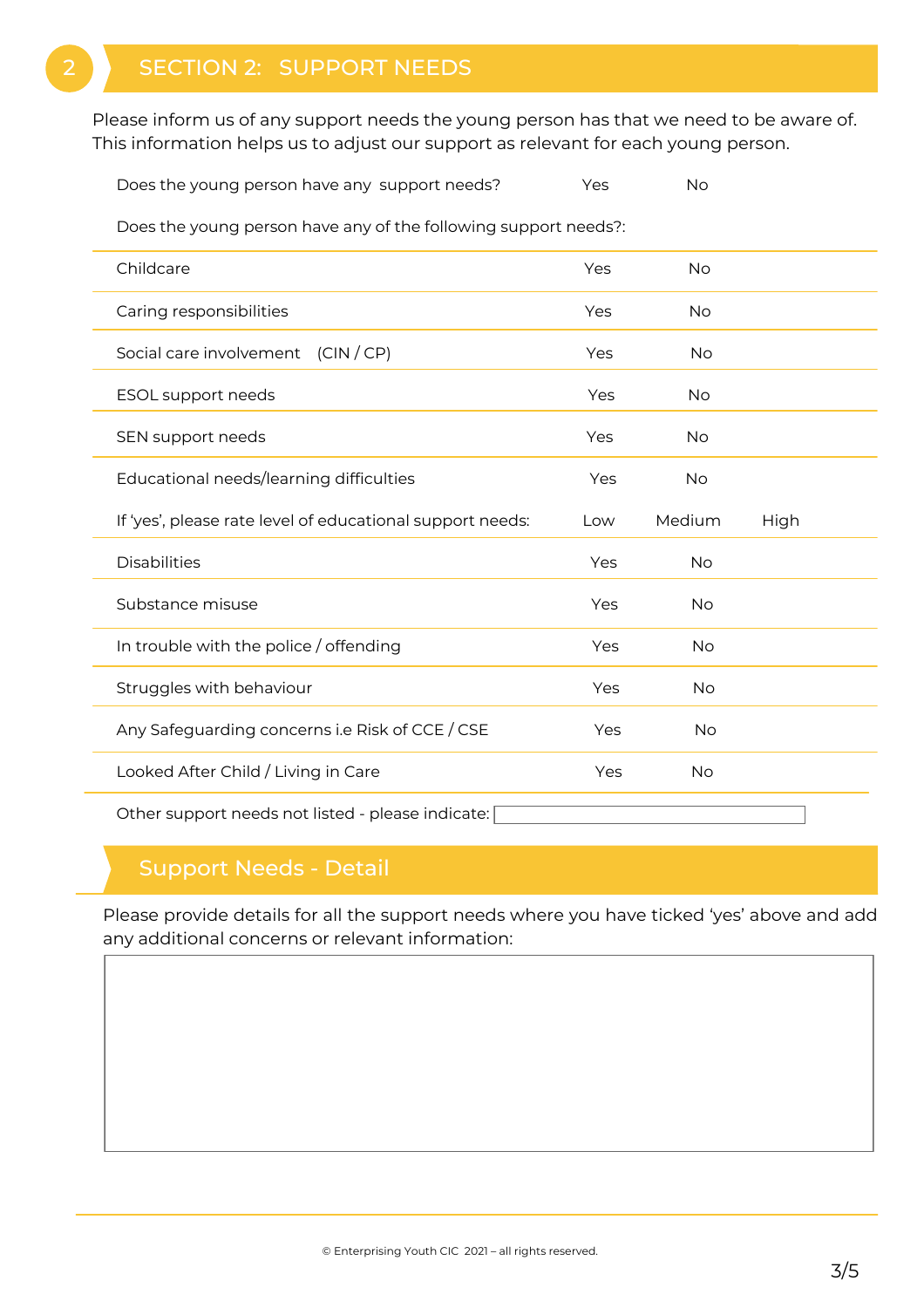## Agency Support

Other agencies working with the young person or their family at this time, or previously working with (providing as much as you are aware of as it helps us to plan our support):

What other workers are allocated to working with this young person, that you are aware of (from any agency)?

# TRAUMA / ACES

Has a 'STORY SO FAR' been completed?

What history of trauma or Adverse Childhood Experiences are you aware of for this young person?